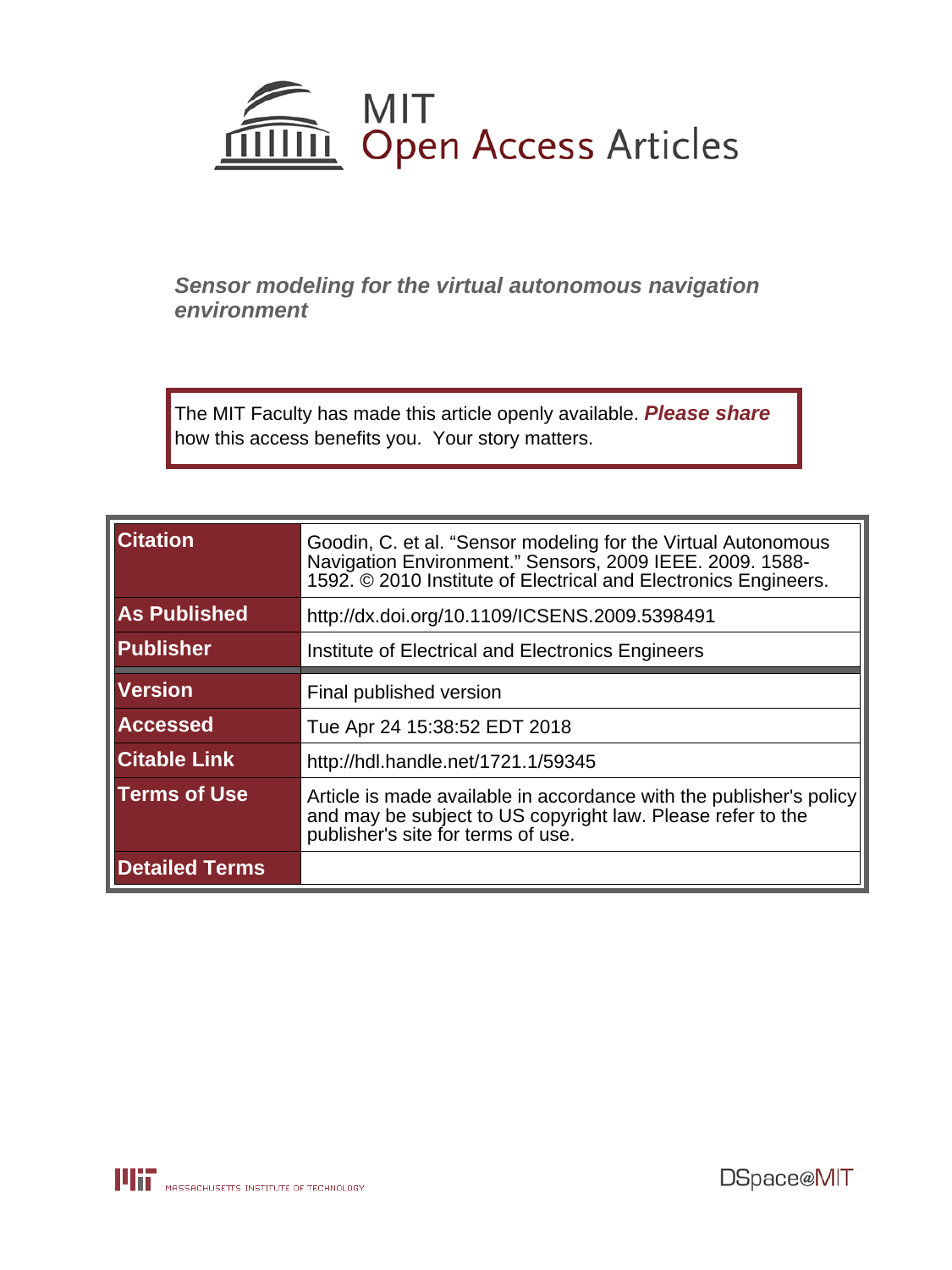# Sensor Modeling for the Virtual Autonomous Navigation Environment

Chris Goodin, Raju Kala, Alex Carrrillo Engineer Research and Development Center Vicksburg, MS 39180 Email: christopher.t.goodin@usace.army.mil

*Abstract***— The Virtual Autonomous Navigation Environment (VANE) is a high fidelity, physics-based simulation process that produces realistic simulated sensor output for use in the development and testing of Autonomous Mobility Systems (AMS). The VANE produces simulated sensor output for ranging and camera sensors that are characterized by a few easily determined input parameters. This flexibility allows for the efficient characterization of a sensor interaction with a particular AMS. This paper presents the development of these models and some initial results.**

#### I. INTRODUCTION

The VANE is currently being developed by the U.S. Army Engineer Research and Development Center. The VANE is intended to provide a realistic simulated environment for testing AMS on unmanned ground vehicles. Physics-based sensor, thermal, vehicle-terrain interaction, groundwater, and reflectance models will be incorporated into the VANE. Fig. 1 shows the VANE simulation concept, with the sensor model piece shown in the bottom middle box.



Fig. 1. The VANE simulation concept.

While VANE must produce high fidelity simulated sensor data, the sensor models must also be efficient and flexible because of the intended use of the VANE. As shown in the right side of Fig. 1, the primary customers of the VANE are AMS developers. To make the VANE tools open and accessible to these customers, the sensor models should not require a highly detailed characterization of each sensor. Instead, the model should take a few easily measurable parameters as input.

Linda Y. Liu Department of Mechanical Engineering Massachusetts Institute of Technology Cambridge, MA 02139

Furthermore, since a typical VANE simulation may produce hundreds or even thousands of images, as well as perhaps tens of thousands of LIDAR pulses, the software models should be developed with a minimum level of computational requirements.

With these goals and limitations in mind, Light Detection and Ranging (LIDAR) and Charge Coupled Device (CCD) models have been developed to serve as the primary sensor models in the VANE. Both models are somewhat generic in that they take simple parameters describing the geometry and/or optics of the system, as well as the sensor responses and electronic processing, as input. Both the LIDAR and CCD models are described in this work.

#### II. THE QUICK CASTER

Ideal images of scenes in the VANE are produced with a ray caster, called the Quick Caster (QC), that was developed to provide input to a variety of sensor applications within the framework of a large scale computational test bed [1]. The QC program uses ray casting techniques to provide the necessary scene information to the visual CCD camera models and the LIDAR sensor models. The QC uses the triangular facets from the meshes used by the various physics-based models to define the scene geometry. Other material properties (color, temperature, reflectance, *etc.*) can be assigned by either node or facet. Since highly detailed scenes can potentially exceed several billion facets, the QC program is parallelized by facet rather than the typical parallelization by ray, and is fully distributed and scalable on large distributed memory computers.

#### III. CCD MODEL

The CCD sensor model used in VANE is similar to that outlined by [2] in that the image is processed in a sequential manner to account for the camera filter, optical system, vignetting, field stop, CCD response function, and exposure time. However, while [2] calculate the point spread function to characterize the optical system, the VANE sensor model uses a geometrical optics ray-tracing method to trace each ray through the optical system. In principle, these methods should produce identical results as long as the spatial sampling of the geometrical method has a high resolution. Each of the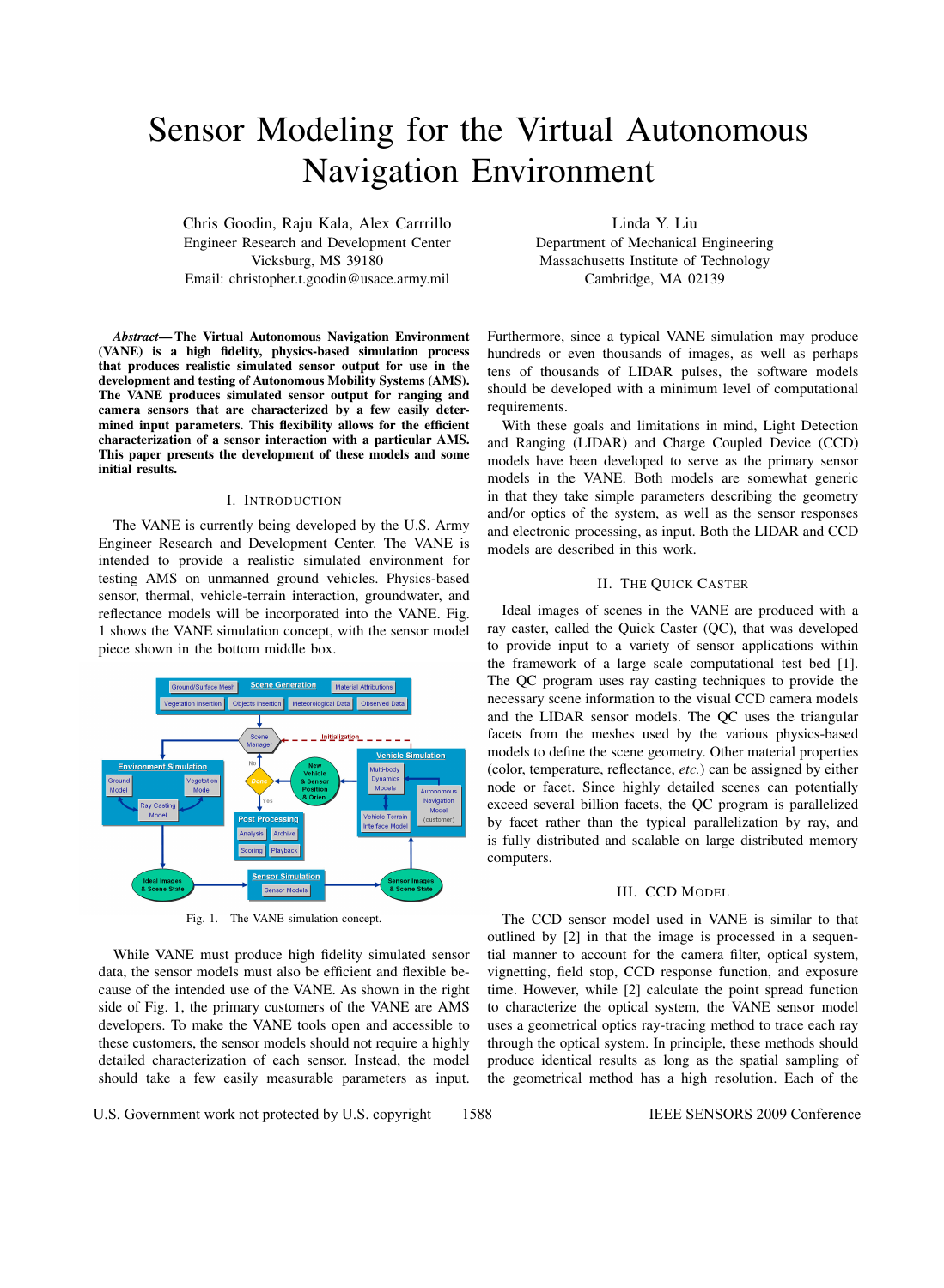sequential operations that map the ideal image from the QC to a synthetic sensor image is described below.

#### *A. Filter Functions and CCD Spectral Response*

The QC can track up to six unique user defined spectral bands during a simulation. For a red-green-blue (RGB) color camera, the width and center of the red, green, and blue bands are defined by the properties of the CCD color filters. The CCD filter functions are applied to the input light in preprocessing. The power density of the input light spectrum is integrated over the filter function for each band. The filter functions shown in Fig. 2 are for the Point Grey Bumblebee CCD camera, which uses a Sony ICX204 color CCD sensor. The filter function and the spectral response for this camera are given as one curve in the data sheet. However, if they were separate, the integral for each band would simply be integrated with both the filter and the spectral response as weighting functions.



Fig. 2. Example of filter functions for the Bumblebee RGB cameras.

#### *B. Geometrical Optical Model*

For a pinhole camera model with a given focal length  $f$ , it is straightforward to create an ideal image for an unaberrated system. If the imaging system is not ideal (as is always the case to some degree), then there will be some defocus and possibly other aberrations that must be accounted for in the aberration function. For an object at  $(x_o, y_o, z_o)$ , where the origin is at the center of the camera pupil and  $+z$  is in the direction of the object and perpendicular to the pupil plane, the general aberration function can be expanded in even powers of the coordinates  $(x_o, y_o)$  and  $(x_p, y_p)$ , where  $(x_p, y_p)$  are the pupil coordinates. Discarding terms of order six and higher gives the aberration function with the primary Seidel aberrations, defined by [3]

$$
W(x_o, y_o; x_p, y_p) = A\rho^2 + B\rho^4 + C\kappa^4 + D r^2 \rho^2 + E r^2 \kappa^2 + F \rho^2 \kappa^2
$$
<sup>(1)</sup>

where

$$
r^{2} = x_{o}^{2} + y_{o}^{2}, \ \rho^{2} = x_{p}^{2} + y_{p}^{2}, \ \kappa^{2} = x_{o}x_{p} + y_{o}y_{p} \tag{2}
$$

and *A*=defocus, *B*=spherical aberration, *C*=astigmatism, *D*=curvature, *E*=distortion, and *F*=coma. According to [4], the defocus parameter, *A* can be estimated by

$$
A = \frac{a^2}{2r_o} \frac{r_o - s}{s} \tag{3}
$$

where *a* is the radius of the exit pupil,  $r_0$  is the object distance, and *s* is the in-focus distance, given by

$$
s = \left(\frac{1}{f} - \frac{1}{d}\right)^{-1} \tag{4}
$$

where *d* is the distance from the exit pupil to the image plane.

Given the Seidel parameters, the deviation from the ideal image coordinates,  $(x_i, y_i)$  can be approximated from the aberration function by

$$
\Delta x = x_i - x_o = -R_i \frac{\partial W}{\partial x_p}, \ \Delta y = y_i - y_o = -R_i \frac{\partial W}{\partial y_p}
$$
 (5)

where  $R_i$  is approximated as the distance from the exit pupil to the ideal image plane. To be exact,  $R_i$  should be taken as the distance from the image plane to the aberrated wavefront emerging from the exit pupil, but the error in this approximation is small if the aberrations are small compared to the distance  $R_i$ , as is the case for commercially available cameras. Furthermore, (5) assumes the image space is filled with air, for which the index of refraction is  $\approx 1$ .

According to (1), input for the sensor model consists of not only an ideal image but also the geometry of the scene in question. Therefore, the QC calculates a 2000×2000 array of the distance to the object from each pixel. From this,  $(\Delta x, \Delta y)$ values are calculated and applied to the ideal image. The  $(x_i, y_i)$  locations of the transformed points are interpolated to a grid representing the CCD pixel array with nearest neighbor interpolation, and the points that fall outside the field stop are disregarded. The virtual grid can be equal to the resolution of the pixel grid or greater than the resolution by a factor of an integer. For a typical CCD array of  $1024 \times 768$  (for example, the Sony ICX204), a sample factor of 3 or more is possible from a  $2000 \times 2000$  ideal image. The energy falling on each pixel is determined by integrating the irradiance over the area of the pixel, with the number of integration steps equal to the square of the sample factor.

### *C. Pixel Vignetting, Gain, and Gamma setting*

Pixel vignetting, which is unique to CCD cameras, is caused by the lower incident angle of the light on pixels near the edge of the array, resulting in a darkening of the image near the edges. The vignetting function,  $V(x_i, y_i)$  used for this model is given by [5]

$$
V(x_i, y_i) = (1 - \alpha r) \left( \frac{f}{\sqrt{f^2 + x_i^2 + y_i^2}} \right)^4 \tag{6}
$$

with  $\alpha$  as a parameter describing the optical properties of the multi-lens system. Note that *tilt* term from [5] has been neglected in this model because it is not relevant for imaging scenes with great variations in depth. After the vignetting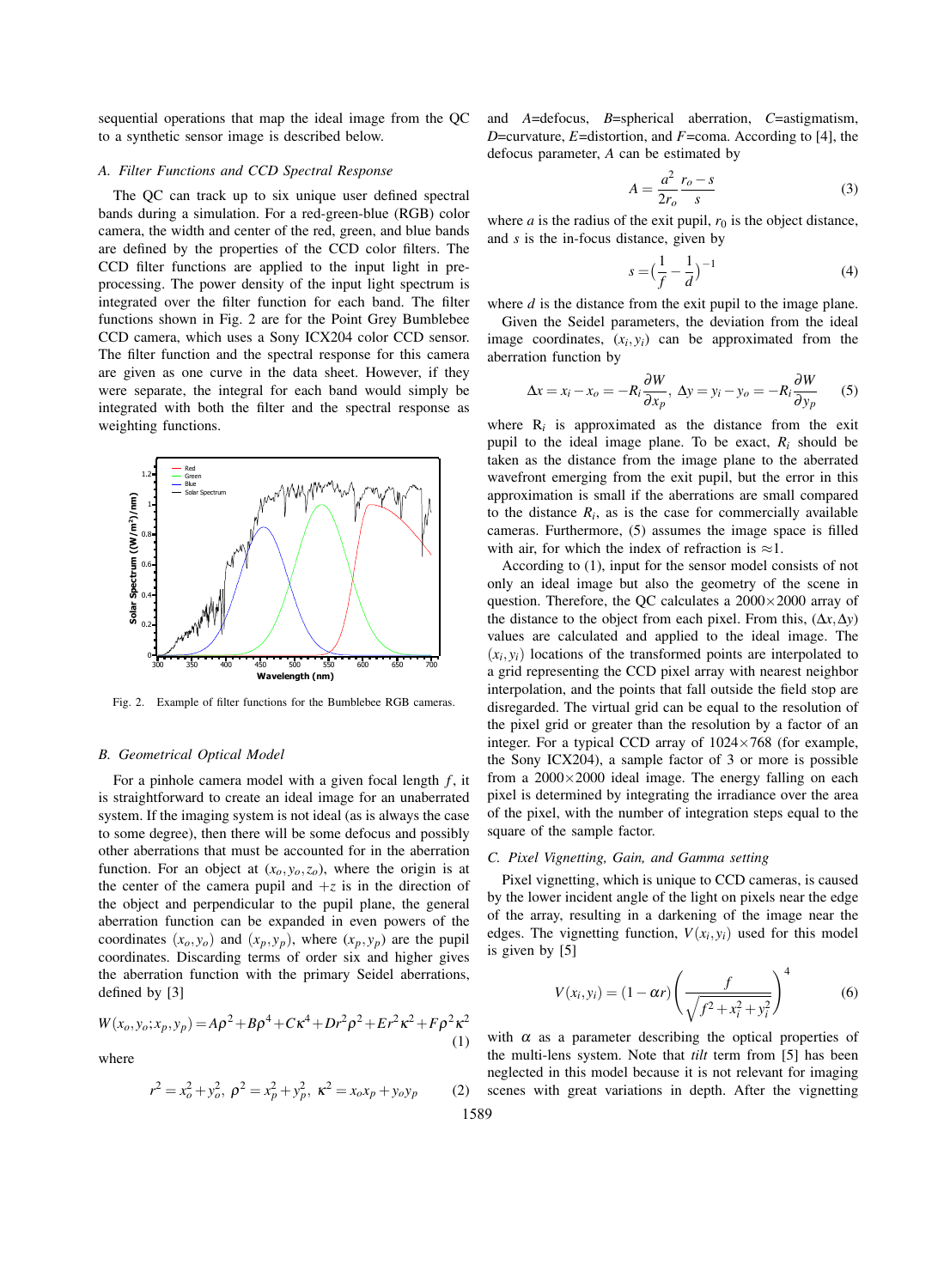function is applied to the image, all the pixels are multiplied by the gain setting and raised to the gamma. The real numbers are rounded to integers to produce the final RGB image.

#### *D. Inputs to the CCD model*

The CCD model requires an input file with a few relatively easily determined parameters. The parameters describing the geometry of the physical camera are the distance from the exit pupil to the CCD array, the dimensions of the CCD array, and the number of pixels in the CCD array. The optical system is described by the focal length, the radius of the entrance pupil, the exposure time, the gamma setting, the vignetting parameter, and the five primary Seidel aberrations. Finally, the CCD electronics are described by a gain factor, which may or may not have a chromatic dependence. Therefore, there are 16 independent parameters required to fully describe the model.

#### IV. LIDAR MODEL

As mentioned above, the geometric optics model takes an array of distances to facets in the scene as input. This distance array can also be used as input for the LIDAR model. In this model, the beam is represented by the diverging rays passing from a virtual focal point located several meters behind the sensor, through an image plane, and into the scene. The intersections of these rays with facets in the scene are found, and a return signal is calculated for each ray based on the solid angle of the detector relative to the facet and the reflectance properties of the facet. The contribution of each ray to the final signal is put into a time histogram, with the bins size determined by the time resolution of the sensor electronics.

The model presented here is roughly representative of the Sick LMS-291, for which mathematical models have previously been developed by [6] and [7], although the parameters of our model are variable and somewhat arbitrary since we have not fully characterized the sensor. Our model differs from these in that we use ray-tracing through an ideal-image plane to define the laser pulse shape and emittance by using a virtual focal length and detector dimensions.

#### *A. Beam Divergence*

The divergence of a circular beam can be simulated by tracing rays from a focal point through an ideal image plane and finding intersections of the rays with facets. A circular beam with a radius *r* at the aperture and a divergence Θ, the beam is simulated as a collection of rays passing through an  $2r \times 2r$  image plane with a focal length, *f*, given by

$$
f = \frac{r}{\tan(\frac{\Theta}{2})}
$$
 (7)

For a circular beam, the rays in the square image plane that lie outside the beam radius are ignored, yielding a circular diverging beam. The example shown in this paper is for a beam with a divergence of 10 mrad and a spot diameter of 2.5 cm at the exit aperture. This gives a focal length of 2.5 m.

The ray tracing method through an ideal image plane approximates the divergence of a continuous beam as a set of discrete rays. The reflected intensity of each ray is added to the resulting pulse to reproduce the signal made by a continuous beam. The number *N* of discrete rays in one dimension necessary to realistically reproduce a continuous signal depends on the spatial resolution of the beam at the target *x*, the aperture radius *r*, the maximum range  $R_{max}$ , and the divergence of the beam Θ

$$
N = \frac{2(r + R \tan(\frac{\Theta}{2}))}{x}
$$
 (8)

The necessary spatial resolution has been determined empirically through repeated trials using several geometries. The pulse *vs* time signals were compared for varying spatial resolutions at the target. The shape of the return pulse varied as the number of pixels was increased up to a certain point; beyond that point increases to the resolution did not affect the pulse shape. Therefore, this characteristic resolution, which is about 1 cm at a distance of 80 m, is the lowest threshold on resolution for simulating a laser pulse with the ideal image method. The characteristic spatial resolution threshold is obviously dependent on the time resolution; the detector tested in this example was assumed to have a 0.5 ns time step.

#### *B. Beam Profile*

The LIDAR model presented here assumes a Gaussian beam profile, for which the intensity as a function of radius *r* from the center of the beam spot and distance  $\zeta$  from the aperture is

$$
I(r,z) = I_0 \left(\frac{\omega_0}{\omega(z)}\right)^2 \exp\left(\frac{-2r^2}{\omega^2(z)}\right)
$$
(9)

where  $z_r = \pi \omega_0^2 / \lambda$  and  $\omega_0 = \lambda / (\pi \Theta)$ , where  $\lambda$  is the wavelength of the laser. The value of  $I_0$  is found by integrating 9 over *r* and setting the result equal to the laser power, *P*.

$$
I_0 = \frac{2P}{\pi \omega_0^2} \tag{10}
$$

and  $\omega(z)$  is given by

$$
\omega(z) = \omega_0 \sqrt{1 + \left(\frac{z}{z_r}\right)^2} \tag{11}
$$

The maximum intensity of the Gaussian profile decreases as  $\approx 1/(1+z^2)$ , so the intensity of the return decreases drastically with increasing distance.

#### *C. Inputs to the LIDAR model*

The LIDAR model takes twelve parameters as input, similar to the parameterization used by [8]. The parameters describing the laser pulse are the peak laser power, the beam radius at the exit aperture, the wavelength of the laser, and the pulse duration. The receiver is characterized by its length, width, and spectral response curve. Finally, the electronics of the system are parameterized by a start time, a stop time, a time resolution, and gain factor. Additional parameters may be incorporated as the model is extended and validated against real data.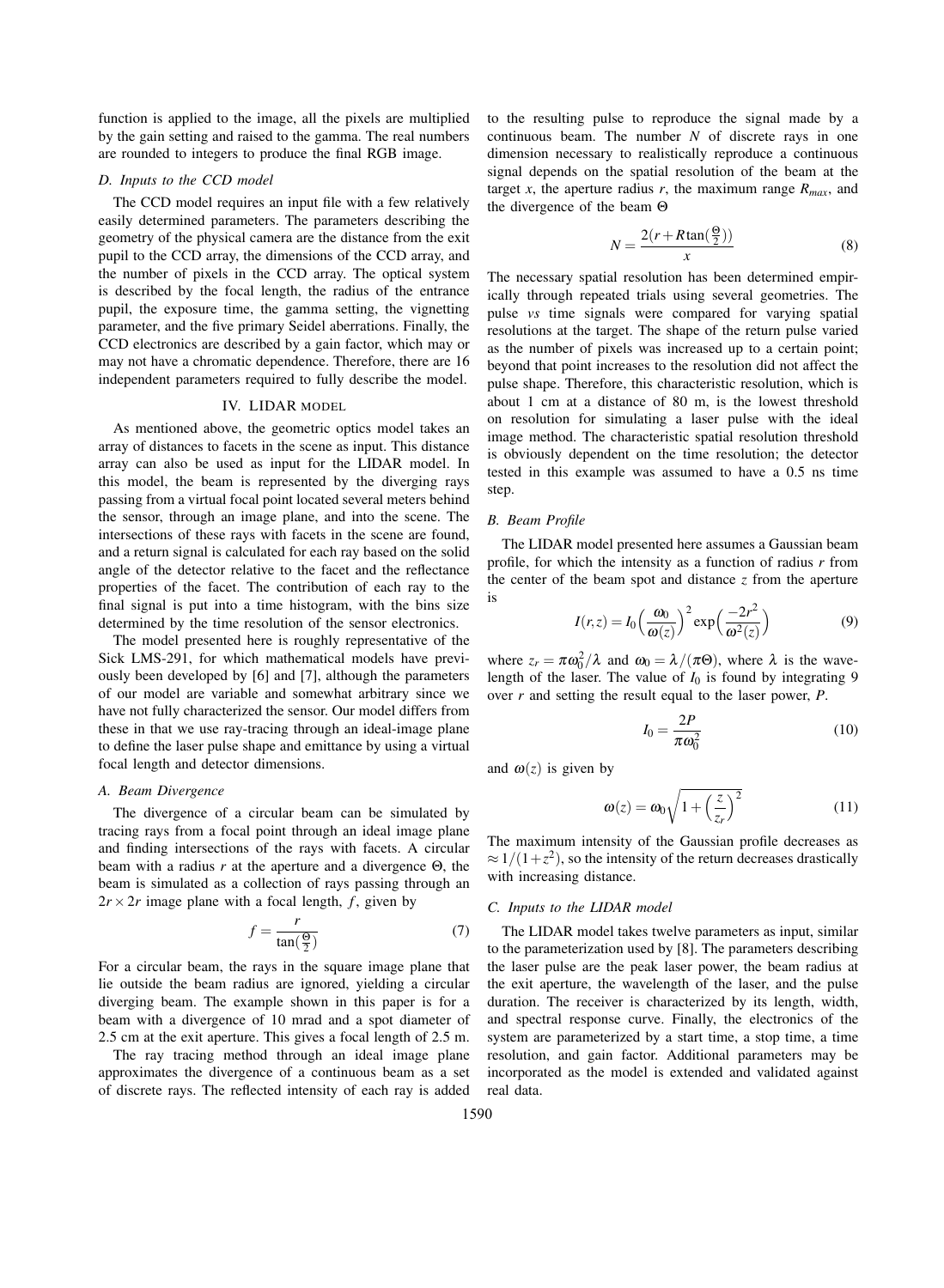## V. RESULTS

The results are presented in this section and discussed qualitatively. Validation experiments are being planned to quantitatively evaluate both the CCD and LIDAR models.

#### *A. CCD model*

An image produced by the sensor model described in the first section is shown in Fig. 3 and compared to the real image in Fig. 4. Several features of the camera model are evident in these images, including the vignetting near the lower left and right corners of the simulated image, the detailed shadows produced by a gamma setting of 0.5 in the camera model, and the slight distortion of the shape of the horizon due to optical effects. The qualitative agreement between the images gives a good indication that the basic features of the model are correct.



Fig. 3. Simulated image taken with a software model of the Bumblebee.



Fig. 4. Real image taken with the Point Grey Bumblebee RGB camera with Sony ICX204 CCD.

#### *B. LIDAR model*

An example of a pulse *vs* time curve as produced by the LIDAR model is shown in Fig. 5. These pulses are simulated by using the geometry depicted in Fig. 6, which is a bush in front of a solid wall. The top figure is a single pulse taken at 6 m, while the bottom shows a pulse from 86 m. Both signals show an initial return from the bush, followed by a small amount of scattering from the wall behind the bush.



Fig. 5. Example of LIDAR returns at 6 m and 86 m from the bush shown

There are several interesting points of comparison between Fig. 5(a) and Fig. 5(b). First, there is roughly a factor of  $10<sup>4</sup>$ decrease in signal strength from 6 m to 86 m, which is to be expected from (9). Second, the signal from the more distant scan is also relatively more complex. This complexity is due to the much increased beam spot size at this distance. With a divergence of 10 mrad, the beam has a diameter of 88 cm for the 86 m scan, nearly covering the entire bush. The beam diameter for the pulse from 6 m is only 8.5 cm, covering only a small portion of the bush.

#### VI. CONCLUSION AND FUTURE WORK

We have developed a semi-generic model of both a LIDAR and a CCD camera. These sensor models will be used to provide input for autonomous mobility systems as part of the VANE. A signal processing algorithm to extract distance from the LIDAR pulse will be added to the model, and validation of both the LIDAR and CCD models against real sensor data is being initiated.

in Fig. 6.